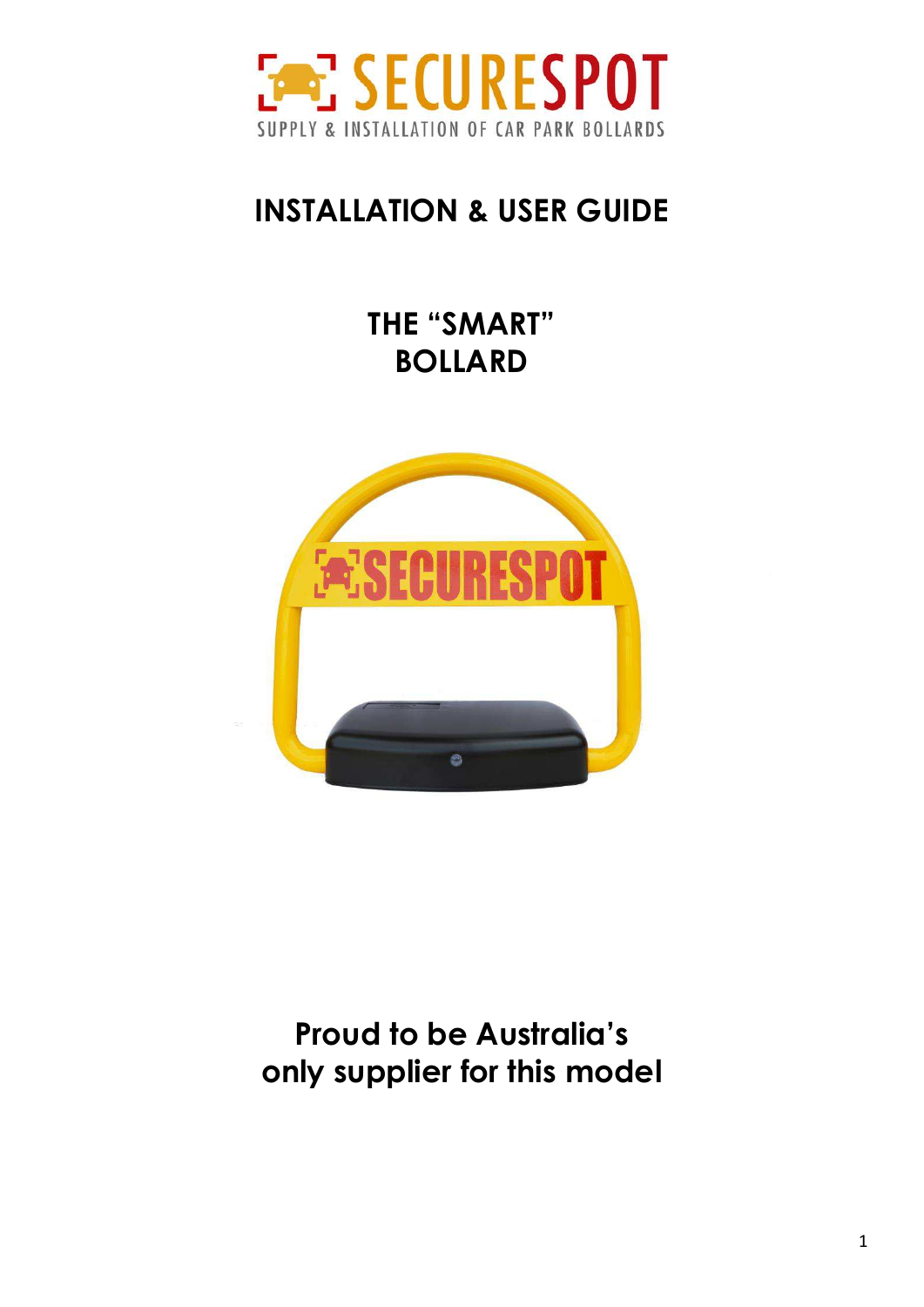#### **TABLE OF CONTENTS**

<span id="page-1-0"></span>

| <b>GETTING TO KNOW YOUR BOLLARD</b> | $\overline{\mathbf{3}}$ |
|-------------------------------------|-------------------------|
| DESCRIPTION                         | <u>5</u>                |
| WHAT'S IN THE BOX                   | 5                       |
| DIMENSIONS & SPECIFICATIONS 6       |                         |
| <b>FUNCTION &amp; FEATURES</b>      | 7                       |
| INSTALLATION GUIDE                  | 8                       |
| <b>OPERATION</b>                    | <b>10</b>               |
| MAINTENANCE                         | <u> 11</u>              |
| <b>CHARGING THE BATTERY</b>         | <u> 12</u>              |
| <b>WARRANTY</b>                     | 13                      |
| <b>SUPPORT</b>                      | 14                      |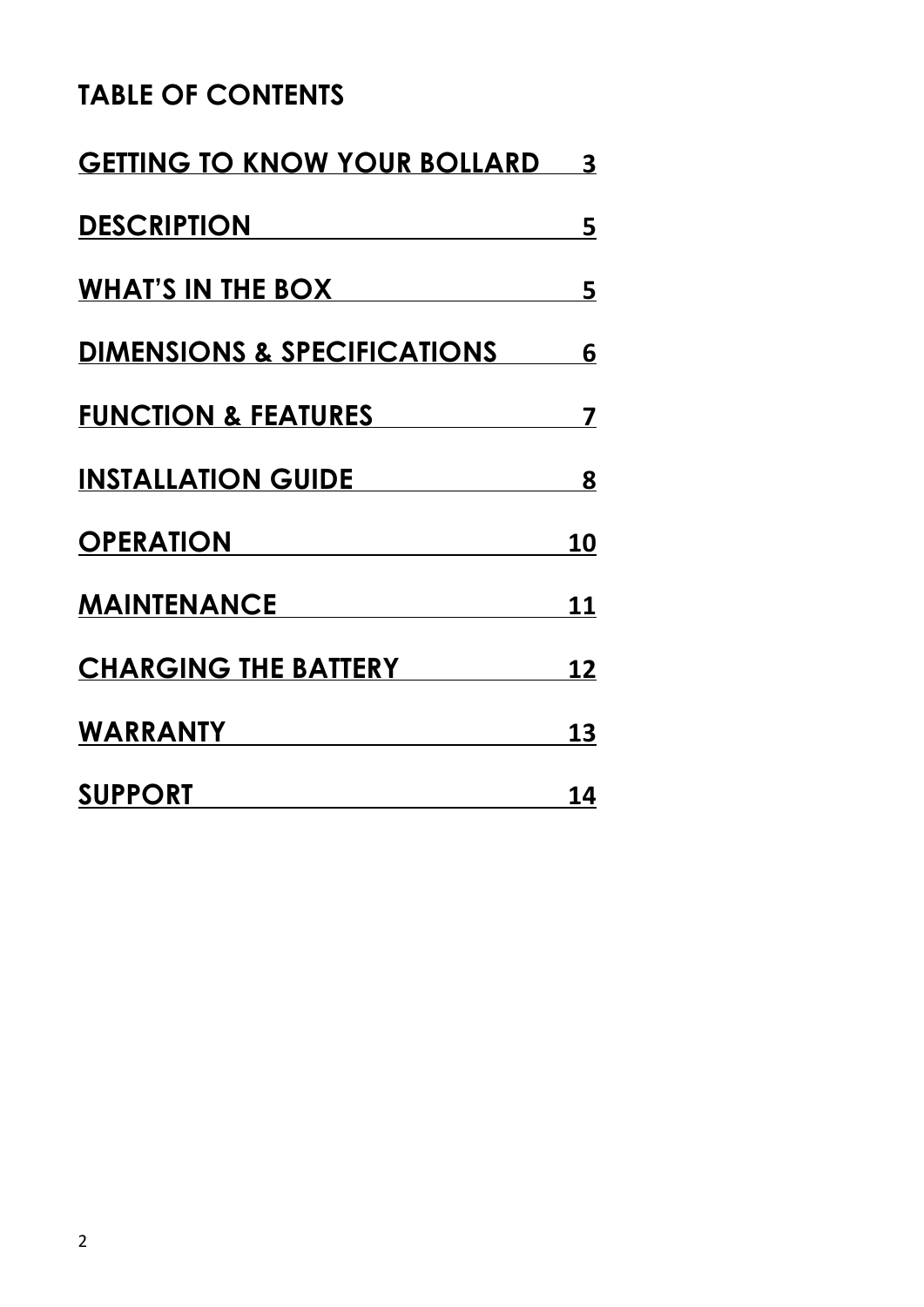## **GETTING TO KNOW YOUR BOLLARD**



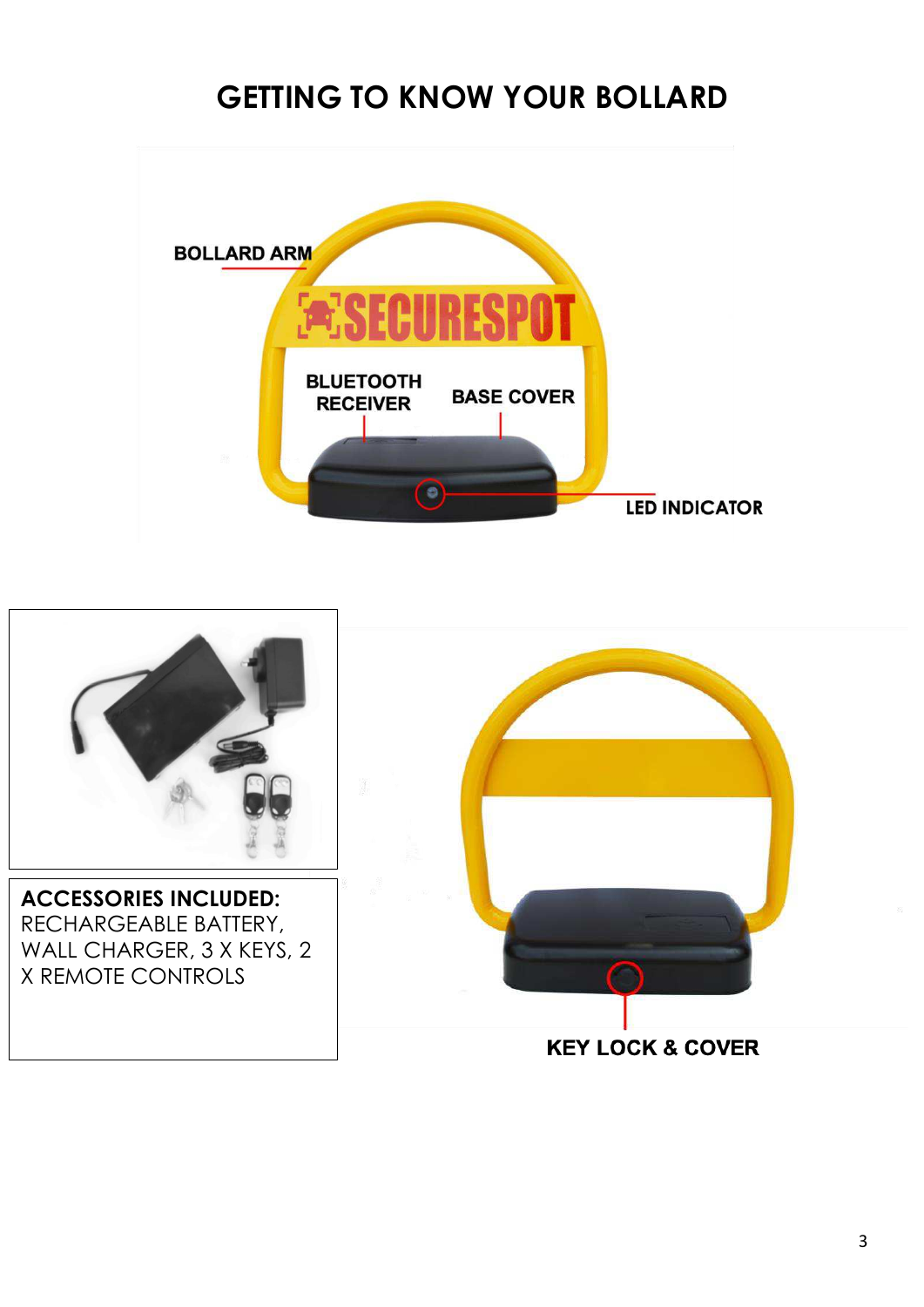

1. Bollard Arm | 2. Protective Cover | 3. Reflective Cover | 4. Alarm | 5. Battery | 6. Circuit Board | 7. Drive Shaft | 8. Reset & Driving Units | 9. Arm Rotators

<span id="page-3-0"></span>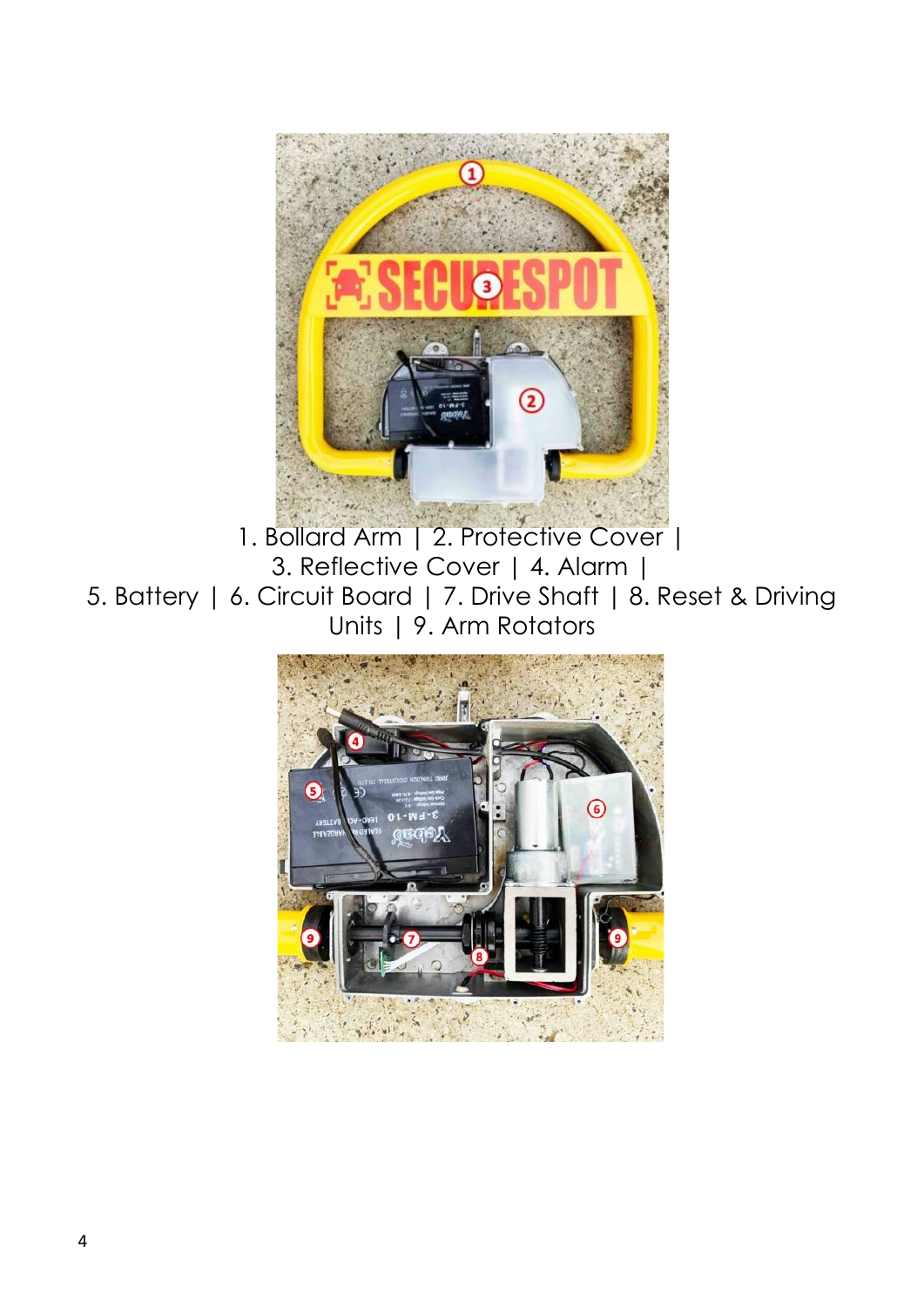# **DESCRIPTION**

Our "Smart" automatic remote-control bollard is one of the tallest fold-down bollards on the market. It stands at 530mm high, which is over half a metre tall! Its' sleek rounded shape makes for a bollard that looks good and protects your car space with authority.



## <span id="page-4-0"></span>**WHAT'S IN THE BOX**

- 1 x Smart Bollard
- 2 x Remote Controls
- 3 x Keys
- 1 x Rechargeable Lead Acid Battery
- 1 x Wall Charger
- 3 x Dynabolts
- 2 x Washers
- <span id="page-4-1"></span>• 1 x QR Code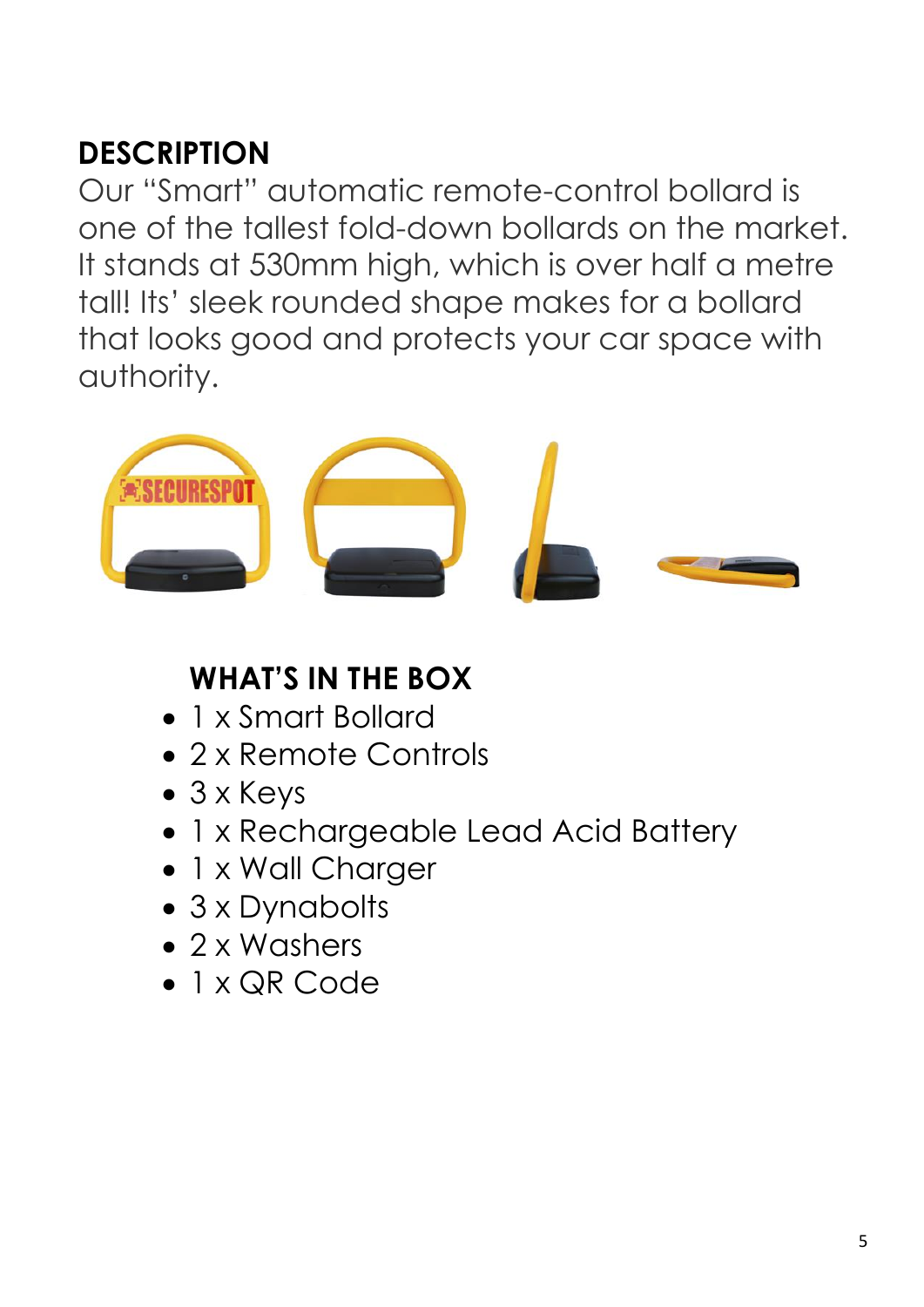## **DIMENSIONS & SPECIFICATIONS**

| <b>RATED VOLTAGE</b>            | DC6V                          |
|---------------------------------|-------------------------------|
| <b>WORKING CURRENT</b>          | 3.5A                          |
| <b>ENVIRONMENT TEMPERATURE</b>  | $-5C - 55C$                   |
| RAIN / FLOODING CAPACITY        | 15MM                          |
| RUNNING TIME TO RAISE / LOWER   | 6S                            |
| <b>REMOTE CONTROL RANGE</b>     | $<$ 15 $M$                    |
| <b>BOX WEIGHT</b>               | 13.1KG                        |
| <b>BOX DIMENSIONS</b>           | 63 X 63 X 14CM                |
| <b>BOLLARD WEIGHT</b>           | 8KG                           |
| DIMENSIONS – RAISED (MM)        | 530H X 560W X 400D            |
| DIMENSIONS - LOWERED (MM)       | 80H X 560W X 560D             |
| SIZE OF BLUETOOH RECEIVER PANEL | $130 \times 60 \times 4.3$ MM |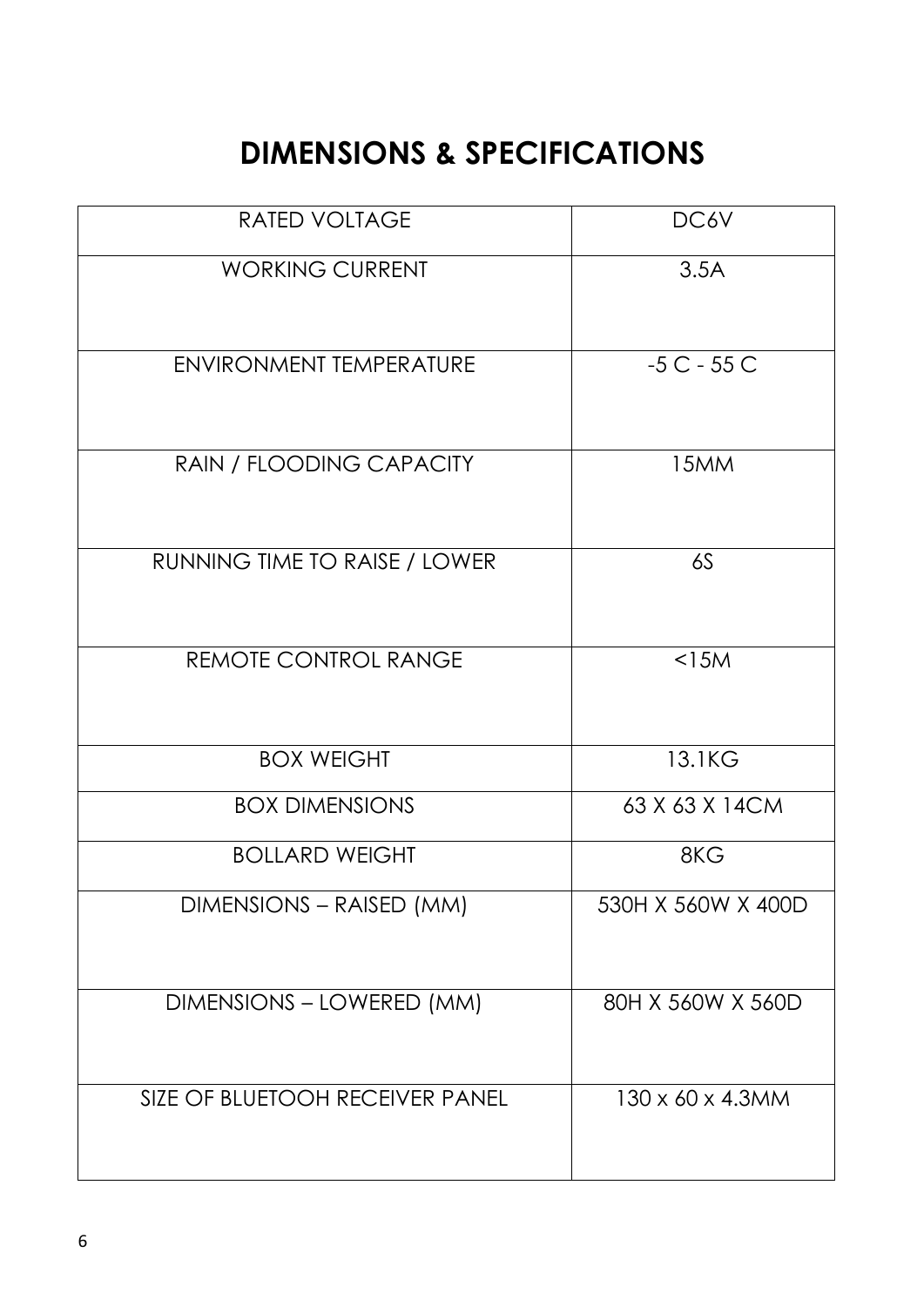# <span id="page-6-0"></span>**FUNCTION & FEATURES**

## *BLUETOOTH*

Connect any Android or iOS device to operate straight from your smart phone. The bollard also comes with remote controls.

#### *PRESSURE RESISTANCE*

The Statement bollard can withstand 500kg rolling compact when lowered

#### *MANUAL OPERATION*

When the battery loses charge, or failure happens, you can gently and slowly raise or lower the yellow arm manually.

#### WATERTIGHT SEAL

The Statement bollard is guarded against rain water completely, and flooding up to 15mm.

#### ALARM

<span id="page-6-1"></span>When the Statement bollard has received any external force whilst in the raised [locked] position, a 100db warning alarm will sound to warn before raising back up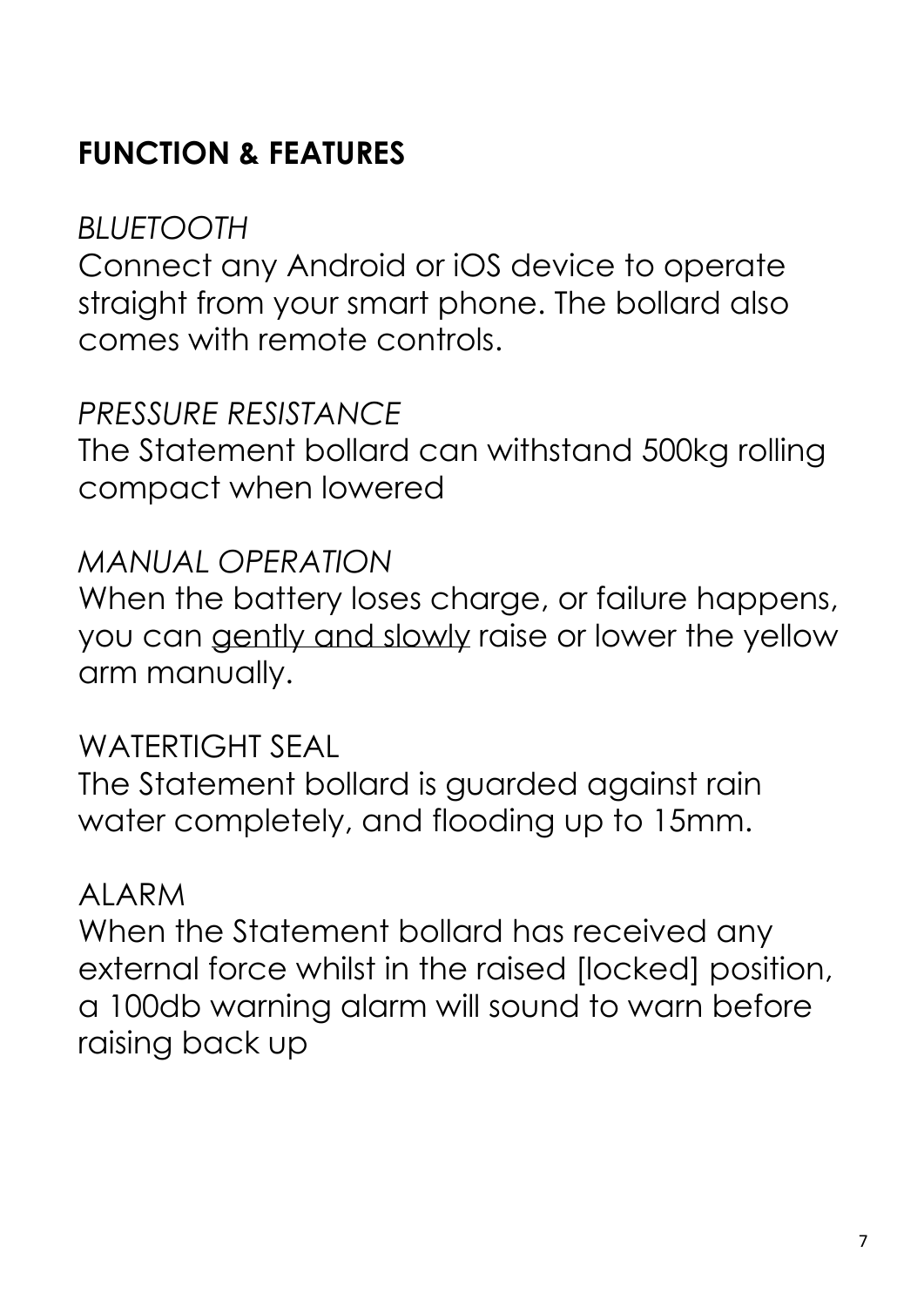# **INSTALLATION GUIDE**

*CONCRETE INSTALL*  YOU'LL NEED:

- 8mm Drill Bit
- 8mm Dynabolts x 3 (supplied)
- Washers x 2 (supplied)
- STEP BY STEP GUIDE:
	- 1.Carefully remove bollard from box and
	- 2.place bollard in car space. The bollard should be central to the car space and the front of it should be 1-1.2m in.
	- 3.Remove the bollard cover.
	- 4.Using the holes on the base plate as a guide, drill 3 holes into the ground. If you hit any underground cabling, simply reposition bollard slightly.
	- 5.Put 1 washer under each side of the silver base plate, at the front.
	- 6.Put dynabolts in all 3 holes and slowly tighten with drill.
	- 7.Connect battery and replace bollard cover, ensuring it's locked properly.
	- 8.Test ensure bollard goes up and down properly.
	- 9.Pack up tools ensuring you haven't left anything behind and clean area.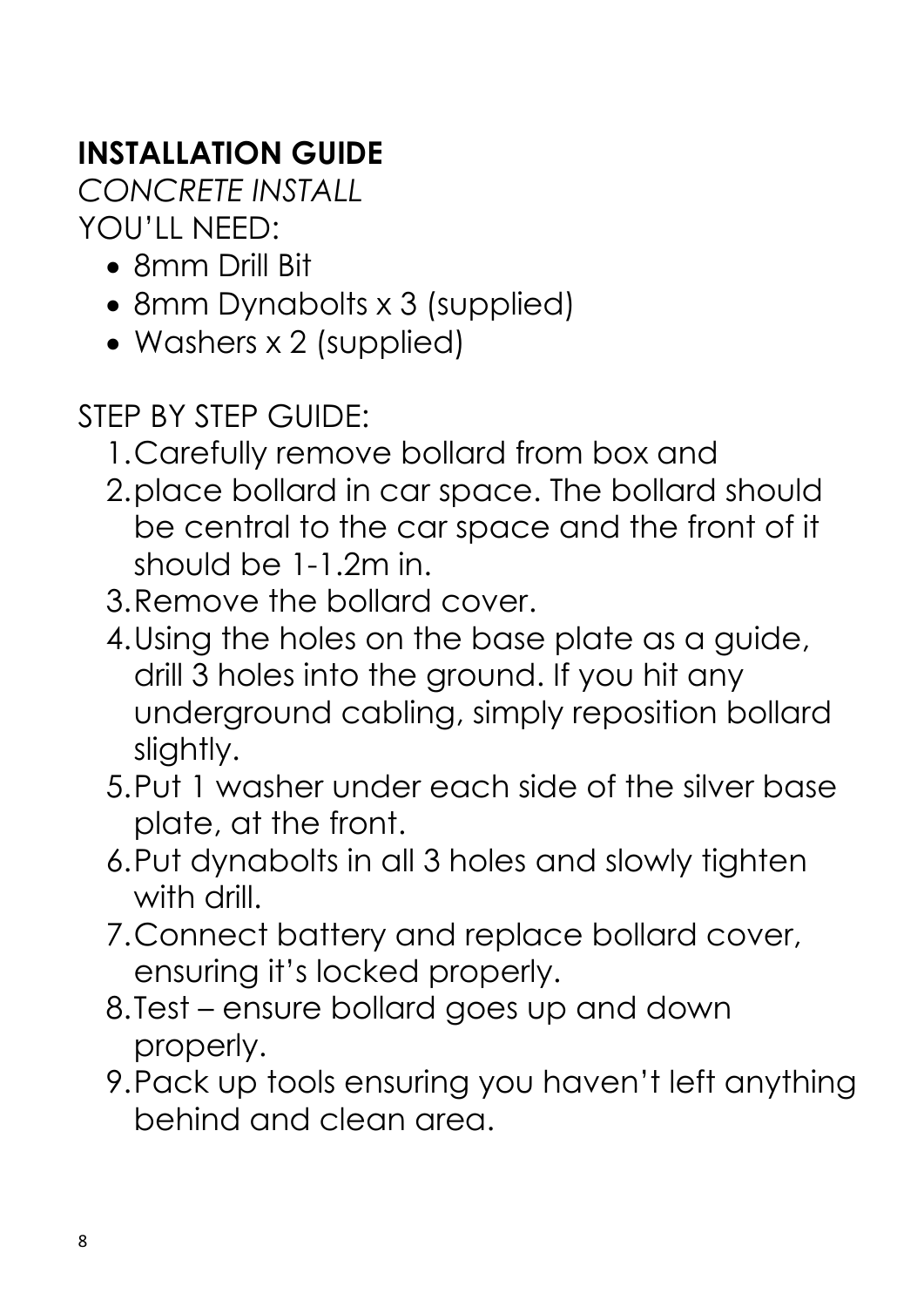## *ASPHALT INSTALL*  YOU'LL NEED:

- 10mm Drill Bit
- 10mm Plugs x 3
- 8mm Screws x 3
- Washers x 3

STEP BY STEP GUIDE:

- 1.Carefully remove bollard from box and place bollard in car space. The bollard should be central to the car space and the front of it should be 1-1.2m in.
- 2.Remove the bollard cover.
- 3.Using the holes on the base plate as a guide, drill 3 holes into the ground. If you hit any underground cabling, simply reposition bollard slightly.
- 4.Move bollard aside and hammer plugs into the holes.
- 5.Replace bollard over the plugs
- 6.Put washers on screws and slowly tighten with drill.
- 7.Connect battery and replace bollard cover, ensuring it's locked properly.
- 8.Test ensure bollard goes up and down properly.
- 9.Pack up tools ensuring you haven't left anything behind and clean area.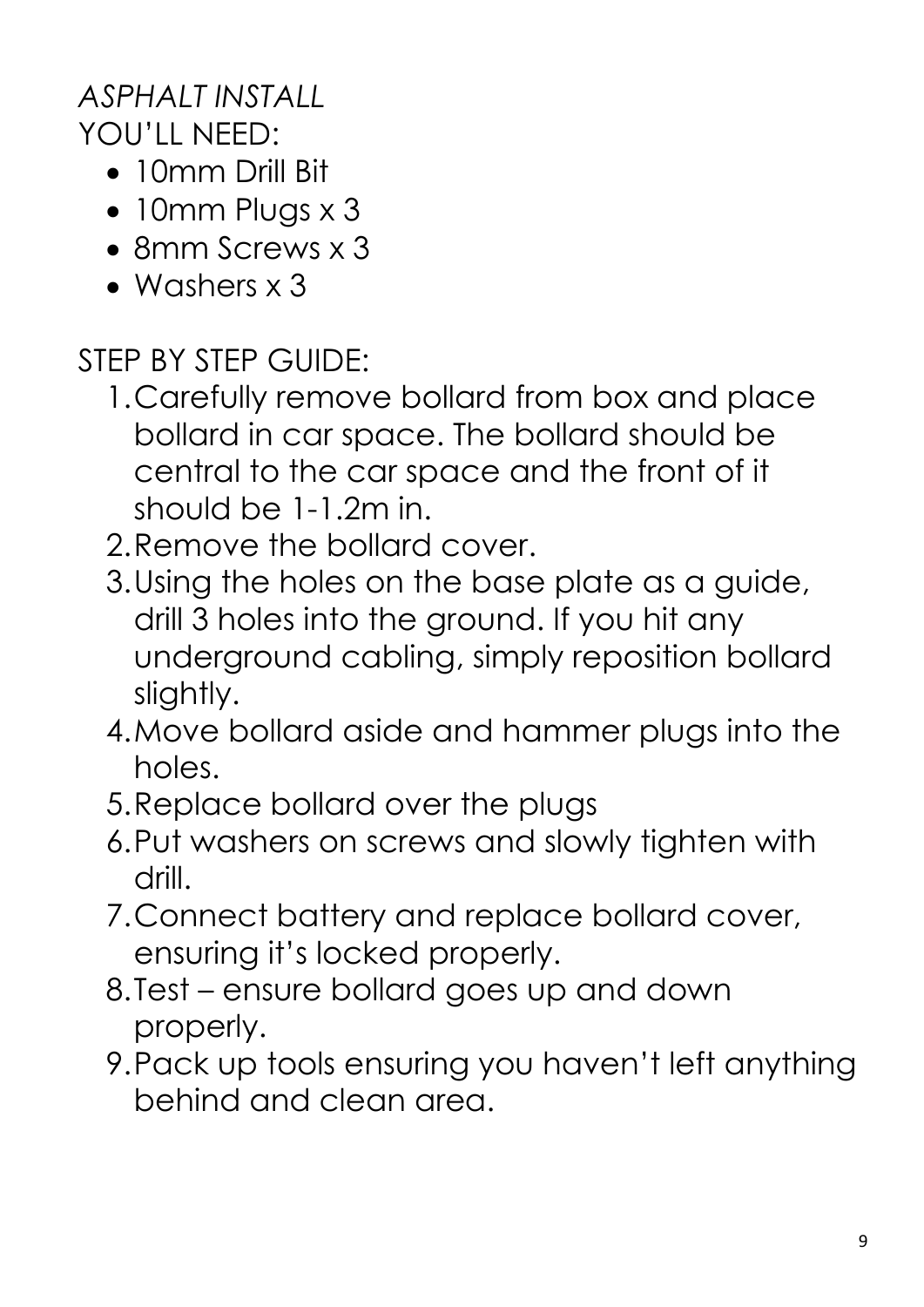## <span id="page-9-0"></span>**OPERATION**

If you chose to have your bollard installed by a SecureSpot technician, your bollard will be setup for you, ready to use.

*Bluetooth Use:* 

Follow the steps on the separate document "Smart Setup Instructions" for first time use only.

Open the app, select the bollard you wish to operate, and tap on the raise or lower button in the centre of the screen.

The bluetooth range is up to 15 metres.

*Remote Control Use:* 

Point your remote control in the direction of your bollard and press the left "lock" button to raise your bollard into the upright position, to secure your car spot.

To unlock, point your remote control in the direction of your bollard and press the right "unlock" button to lower your bollard to the ground, to then park in your car spot.

Your remote controls' range is up to 15 metres.

#### *REMEMBER TO SLIDE THE COVER OVER THE BUTTONS WHEN NOT IN USE, TO PROTECT THEM FROM ACCIDENTALLY BEING PRESSED.*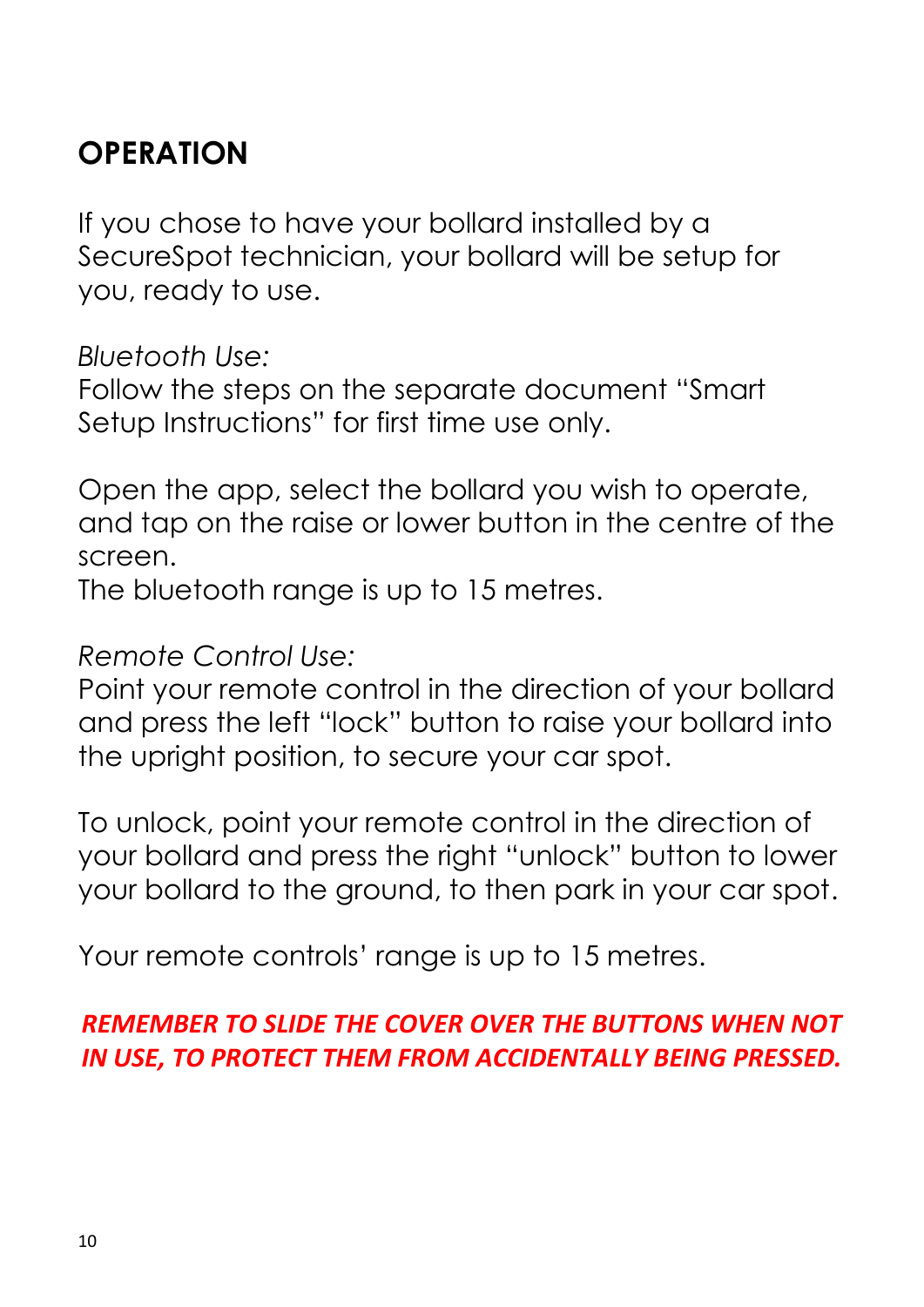# <span id="page-10-0"></span>**MAINTENANCE**

Set a reminder in your calendar to recharge your bollards' battery approximately every 10-12 weeks.

<span id="page-10-1"></span>At that time, it is also recommended that you give your bollard a wipe down with a cloth, and clear any dust or debris from the area.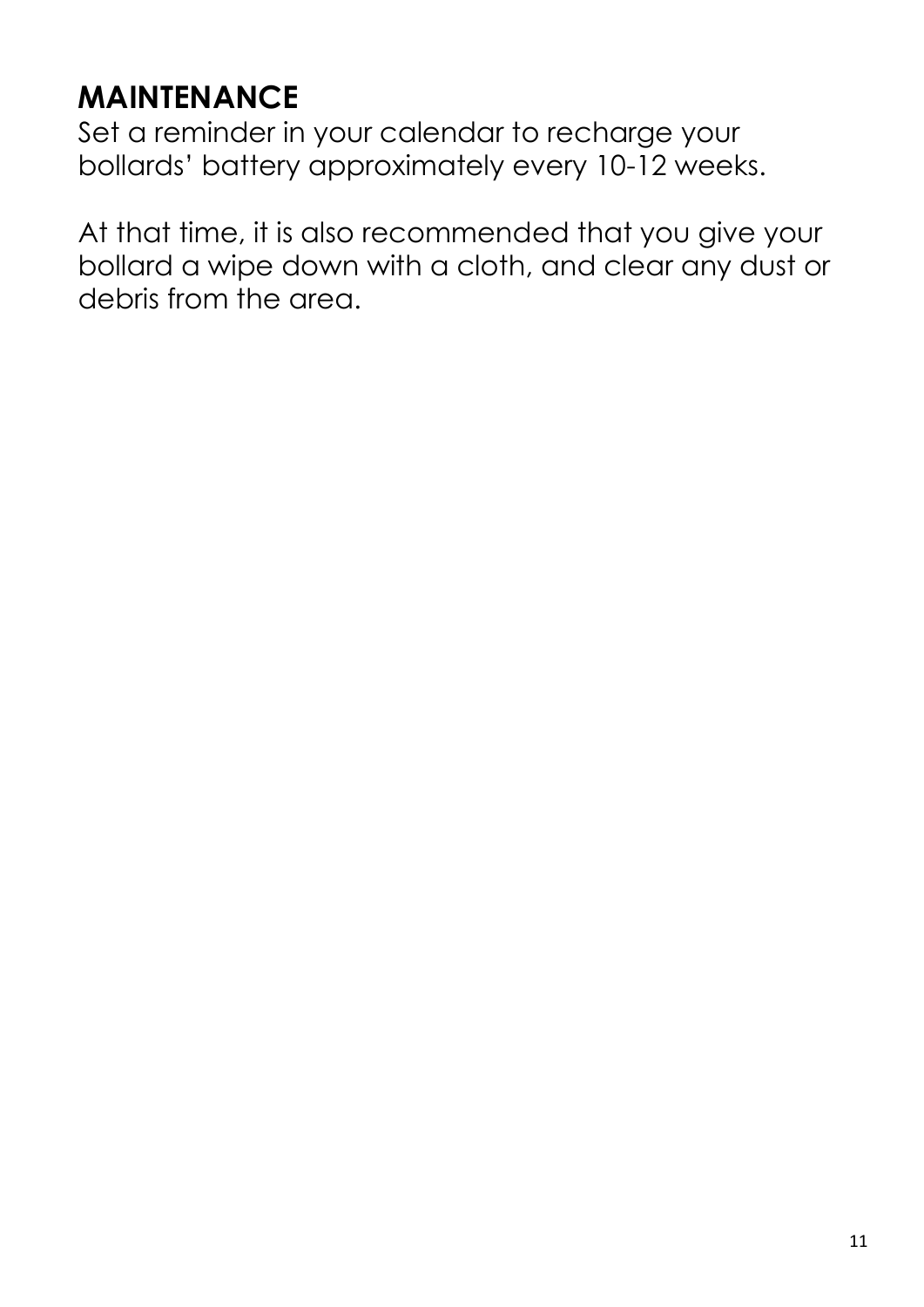# **CHARGING THE BATTERY**

To remove your bollard battery for charging, you can follow these simple steps:

- 1. Raise the bollard in the upright position. You can do this using your remote control, or if your battery is completely depleted, you can manually raise your bollard, ensuring you do so very gently and slowly.
- 2. Use your key to unlock the bollard base and carefully remove and put aside.
- 3. Unplug the battery from the bollards' connection.
- 4. Using the provided wall charger, plug the battery into the connection, and the charger into a power point.

#### *PLEASE FOLLOW THESE SAFETY GUIDELINES*

- Check battery and cords for any signs of damage prior to charging. If damaged, do not charge.
- Ensure the battery is connected to the correct charger provided.
- Plug the wall charger directly into a wall socket, not through an extension cord or power board.
- For a full charge, the battery requires a minimum of 6, to a maximum of 8 hours charging time.
- LED indicators on the chargers may not be accurate in some cases, so always go by charging time, rather than waiting for the light to turn green.

#### *BATTERIES THAT ARE LEFT LONGER THAN 8 HOURS ON CHARGE RISK BOTH THE BATTERY & CHARGER BURNING OUT AND IN EXTREME CASES MAY POSE A FIRE DANGER.*

*CHARGING SHOULD BE SUPERVISED, BE NO LONGER THAN 8 HOURS, AND NOT LEFT ON CHARGE OVERNIGHT.*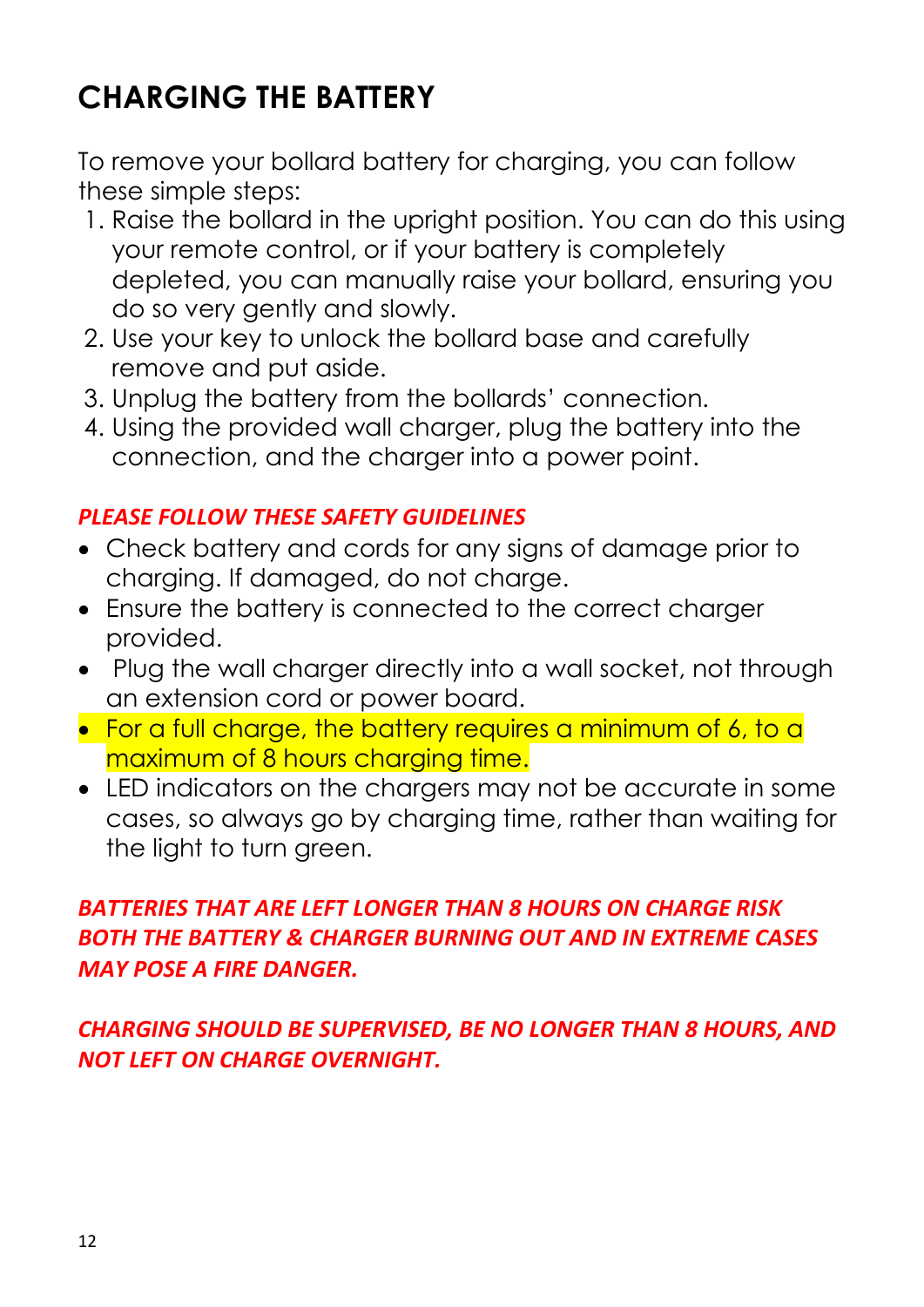## <span id="page-12-0"></span>**WARRANTY**

At SecureSpot, we offer a 12 Month Warranty for bollards installed by us and a limited 3-month warranty for bollards that are being self-installed by clients.

Warranty includes parts or products only and does not include labour which may include call out fees and technicians' time on site.

For all automatic bollards including Statement, Solar, Smart & Smart Solar models, warranty is for the motor function of the bollard only, and is valid from the day of installation for 12 months.

We do not offer a warranty on accessories however if you have purchased an accessory that has not been damaged and is not functioning correctly, at SecureSpots' total discretion, we will replace your accessory within 3 months of purchase. Postage costs may apply.

## **IMPORTANT INFORMATION**

Warranty becomes void effective immediately if faults or damage is caused by using an incompatible battery, circuit board or remote control not supplied by SecureSpot, or if the battery has not been charged using a compatible wall charger as supplied by SecureSpot.

Warranty becomes void effective immediately if damage is caused by utilising an incompatible key.

Warranty does not cover: accidental or meaningful damage to the bollard by a vehicle or person, vandalism, or storm damage such as hail or excessive flooding.

You can view the full terms and conditions on our website.